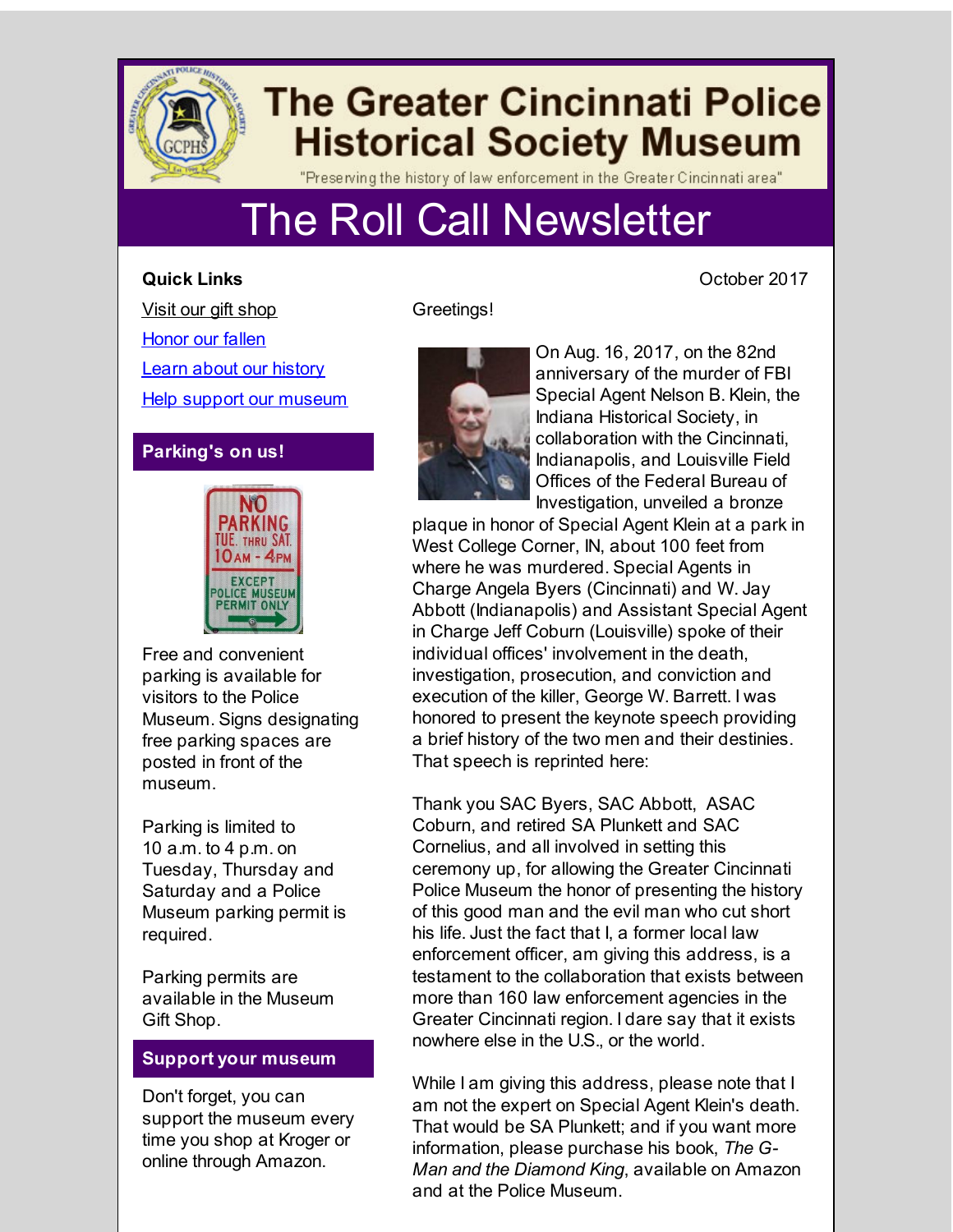

**Kroger Community Rewards:** Register online [here](http://r20.rs6.net/tn.jsp?f=001dhsuzfXnhUuaJsuPq2PzCJ1nMigztno31clDyYqMIhdJYBEXHUa3lR1mWbU-EQtqm9wNjxy9WQg7iYqz69S0NahkNzEPyusRNlC_0x5GDWMfRhc6XGvRx_yA_hY1F6Gsd-9e0bpoXh3sF0T6aQVGh3qPoYj_08fYZ1ejT4WWN1jrij1XyBcIpLsXbYNdlCHKty_Lu5vVv3mY7n8jc60AYC_LzFaWOGPp&c=&ch=).

Have your Kroger Plus card handy and be sure to set up your card for a Kroger Rewards Account.

When prompted to enter the name of the organization to receive awards, enter "Greater Cincinnati Police Historical Society" or our NP number "82383."



### **Amazon Smile:**

When you shop on Amazon, a portion of your purchase can now help support the work of GCPHS. Visit [here](http://r20.rs6.net/tn.jsp?f=001dhsuzfXnhUuaJsuPq2PzCJ1nMigztno31clDyYqMIhdJYBEXHUa3lR1mWbU-EQtqabmSIf651PSEQa90_n7NED7rz1XIa7W5q1GVQEQUW1ubi2wygUssVr1kdoctLLIrFn9Qo6gPKDCKLNxGN9bzjH6Dmp7NuScSJNRBJ0uY5Lo=&c=&ch=) and designate "Greater Cincinnati Police **Historical** Society Inc." as your charity. Amazon Smile will donate 0.5% of each purchase price back to GCPHS.

Reminder: You will need to visit these sites each year to designate the museum as the recipient of your contributions.

**Fall Fundraiser offers fun-aplenty!**



The Fall Fundraiser is

Nelson Klein was a good man and a Great American.

Born in New York in 1898, Nelson was about 19 when World War I broke out. He joined New York's fighting 69th National Guard, also known as the "Irish Brigade," and soon found himself in France fighting for Wild Bill Donavon in the famous Rainbow Division.

When he returned home, he furthered his education by taking correspondence courses in psychology, mechanical drafting, English, and commercial law, all courses which would lead him to be highly sought after as a federal investigator.

He first gained investigative experience in the private sector. In the midst of the Roaring 20's and Prohibition, Nelson joined the Bureau of Investigation in 1926.

Special Agent Klein already had a storied career when he transferred to the Cincinnati Office; including the chase of top criminals like John Dillinger and investigations like the Alice Berry Stoll kidnapping in Louisville. By 1935, he had served as the "Number One Man" - similar to the Assistant Special Agent in Charge - in three field offices, including Cincinnati.

Nelson Klein was a good man. Even his home in Northern Kentucky bespoke of a white picket fence.

George W. Barrett was the polar opposite of Agent Klein.

By all accounts, he was born to a decent family in a mountain cabin in Kentucky. His first arrest was for moonshine. And during this first arrest, Barrett, a juvenile at the time, pulled a gun on the officer who shot him. It was just a flesh wound, but indicative of things to come.

After a short time in jail, he became renowned in the area, participating in feuds and crime and murders until 1917 when he left for Cincinnati "until things cooled off." By then, he claimed he had killed five or six men.

In Cincinnati, he took a legitimate job as a streetcar conductor and made his real income fencing stolen jewelry. After building a flourishing diamond smuggling operation, he returned to Kentucky with a pocketful of diamonds.

Upon his return, he was involved in a gun duel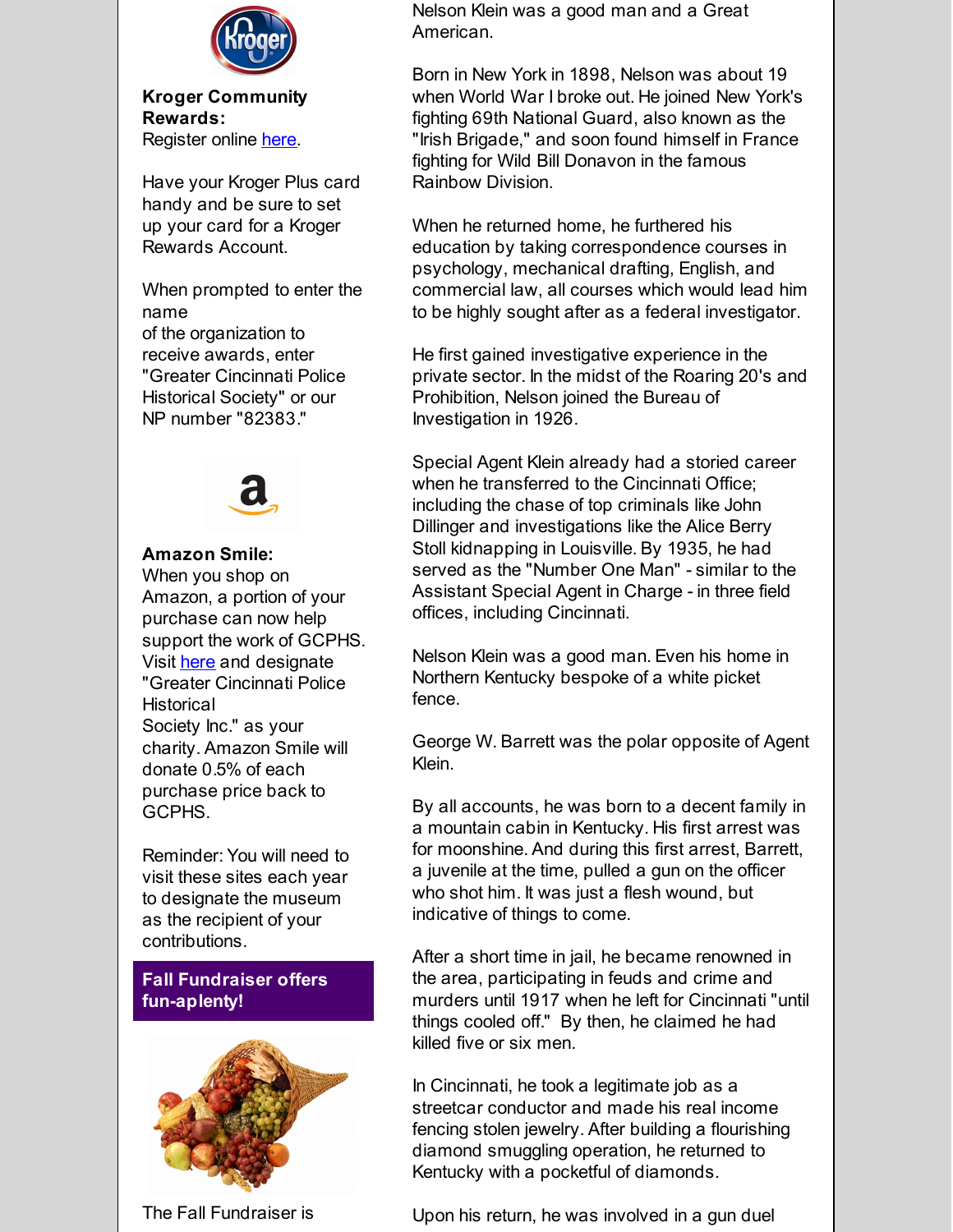coming together. While many plans are still being finalized, you can mark your calendars for a night of fun and fellowship!

When: Friday, Nov. 3, 2017 from 6 - 11 p.m.

**Where:** [Take](http://r20.rs6.net/tn.jsp?f=001dhsuzfXnhUuaJsuPq2PzCJ1nMigztno31clDyYqMIhdJYBEXHUa3lfyEhHi1oPQlEaBgj1GDJTidBJ8WE5yv2OuBsfrRsYtWfC0981SQigJI0Zbv04Npn5EsKdmPioFdGtLD2gaau0k-cuXmvJhShIJJxe-mTCJKCL96klbSRgiNgTJCxlkSpc2bjCAwprKN&c=&ch=) 5 Bar & Grill, 6957 Harrison Ave.

**What:** Get together with old friends and make new ones while enjoying the food and drinks at Take 5, a favorite West side establishment.

**Raffle prizes:** A Kimber Micro 9 handgun (\$10 per

chance) and a vacation on Fripp Island (\$5 per



chance) plus many more.

#### Email

[gcpmevents@gmail.com](mailto:gcpmevents@gmail.com) for more information, to donate prizes or volunteer!

**It's never to early to start your holiday shopping**



Do you have law enforcement members or enthusiasts on your holiday shopping list?

Make plans to visit the museum gift shop. We have books, memorabilia and many more items perfect for gift-giving. We're open Tuesday, Thursday and Saturday during museum hours - 10 a.m. - 4 p.m. All

with his brother-in-law where he lost an eye. Then he quarreled with his 73-year-old mother and shot her to death. When his sister tried to intervene, he killed her.

With a body count of almost 10, he left Kentucky again and did not return until he had paid off all the witnesses to his murders. He was tried twice in 1931 for the murders of his mother and sister; both without a conviction. Then the district attorney who brought the charges against him was assassinated - possibly set up by Barrett - and he left Kentucky for good.

Then, Barrett became an interstate car thief; stealing cars, changing the serial numbers, and selling them across the country - all the way to California... which brought him to the attention of the Federal Bureau of Investigation and Special Agent Klein.

Agent Klein, Aug.16, 1935, had enough to arrest Barrett and telephoned the Hamilton Chief of Police and asked that Barrett be detained as agents were on their way to arrest him. Someone sitting at the station house overheard a conversation and went to Barrett to tell him. Barrett replied, "Guess I'll go over to College Corner and get my gun. I ain't been carrying it lately."

When Agents Klein and Donald McGovern arrived in Hamilton and found Barrett had fled, Klein knew where he would go - here, to his brother's home. They drove here followed minutes behind by Butler County Sheriff John Schumacher and Deputy Sheriff Charles Walke.

When Barrett got to the farm, he parked his car, walked into his brother's home, opened a dresser drawer, and retrieved a long-barreled revolver. His sister-in-law asked him what he was doing and he replied, "Oh, I'm goin' to attend to a matter." He walked back to his car and saw another car approaching him.

Agent Klein got out of that car and said, "Just a minute, Barrett! We're federal officers..." Before he finished, Barrett ran up an alley with the officers in pursuit. Barrett turned and, using a tree as cover, began shooting at Agent Klein. Agent Klein stumbled and fell.

While on the ground and as Barrett continued to shoot him, Agent Klein pulled his automatic and shot Barrett in the knee. Barrett shot his final two shots into Klein's all but lifeless figure as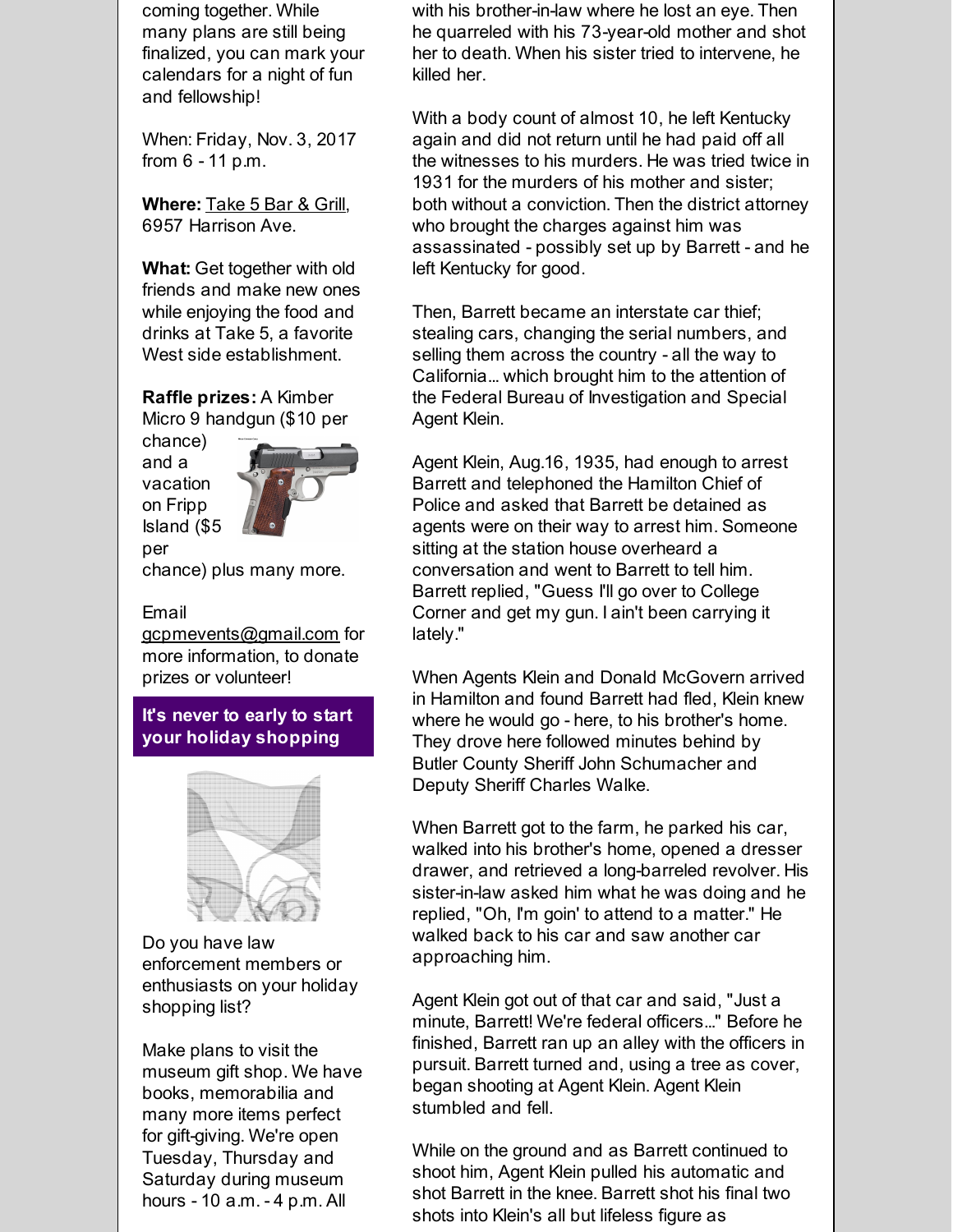proceeds benefit the museum and historical society.

Too busy to get to the gift shop in person? Order online [here](http://r20.rs6.net/tn.jsp?f=001dhsuzfXnhUuaJsuPq2PzCJ1nMigztno31clDyYqMIhdJYBEXHUa3lfyEhHi1oPQlbVgDw8yzFGefYL4XHjdepu9EAO2DJrcN3SOfOoKz4t_S-SmSa7ieV9EFqYM_SqFqs7g9vVHfQEipBUXnFKVt-mT5hDrqzj216vqQ2H8UFW6ceZIEJ0i92y8Sj2NvaU4L&c=&ch=).

McGovern shot him in his other knee. Barrett took aim at McGovern and pulled the trigger, but his revolver was empty. Agent Klein was struck with all six rounds in the chest and arms. Sheriff Schumacher and Deputy Walke arrived minutes later at 6:15 p.m.

Agent Klein and Barrett were rushed to Fort Hamilton Hospital. Barrett bragged at the hospital, "I beat him to the draw! Sure I shot him while he lay on the ground. It isn't the first time I've killed a man." And it wasn't. By now, he'd killed at least 11.

Agent Klein left a wife, Catherine Klein (37), and three children; Nelson Klein, Jr. (8), Richard C. Klein (6), and Barbara Ann Klein (3). He was buried in Evergreen Cemetery in Southgate, Kentucky. Nelson Jr. would later join the FBI and die in a car crash in 1969. Barbara also joined the FBI in a civilian capacity.

Barrett was treated at Fort Hamilton Hospital and released as a paraplegic on Aug. 21, 1935. After several weeks of recuperating, Barrett was taken by automobile to Indianapolis to stand trial for Agent Klein's murder.

During the first week of December 1935, a jury returned a guilty verdict in near record time. Barrett was the first person to receive the death penalty under a recent federal law that made it a capital offense to kill an FBI agent. On March 24, 1936, at 12:01 a.m., seven months after the murder, Barrett was carried into the yard of the Marion County (Indianapolis) jail and hanged - the first official execution in the county in 49 years.

Good always wins out over evil. Unfortunately, in this case, we lost a very good man before the evil one.

If there are any other questions you want to ask or if there is something you'd like to see in a future issue, please contact me [here.](mailto:skramer@reagan.com)

Thank you for your continued support.

Lt. Steve Kramer, RET

#### **Join our mailing list!**

Stay on top of all the events and news from your Greater Cincinnati Police Museum. Sign up [today](https://visitor.r20.constantcontact.com/manage/optin/ea?v=001y_Bo5goCBKQ_B8UWRAAFbqLHtDgSKRFE) - we will never sell or give away your email address.

Greater Cincinnati Police Museum